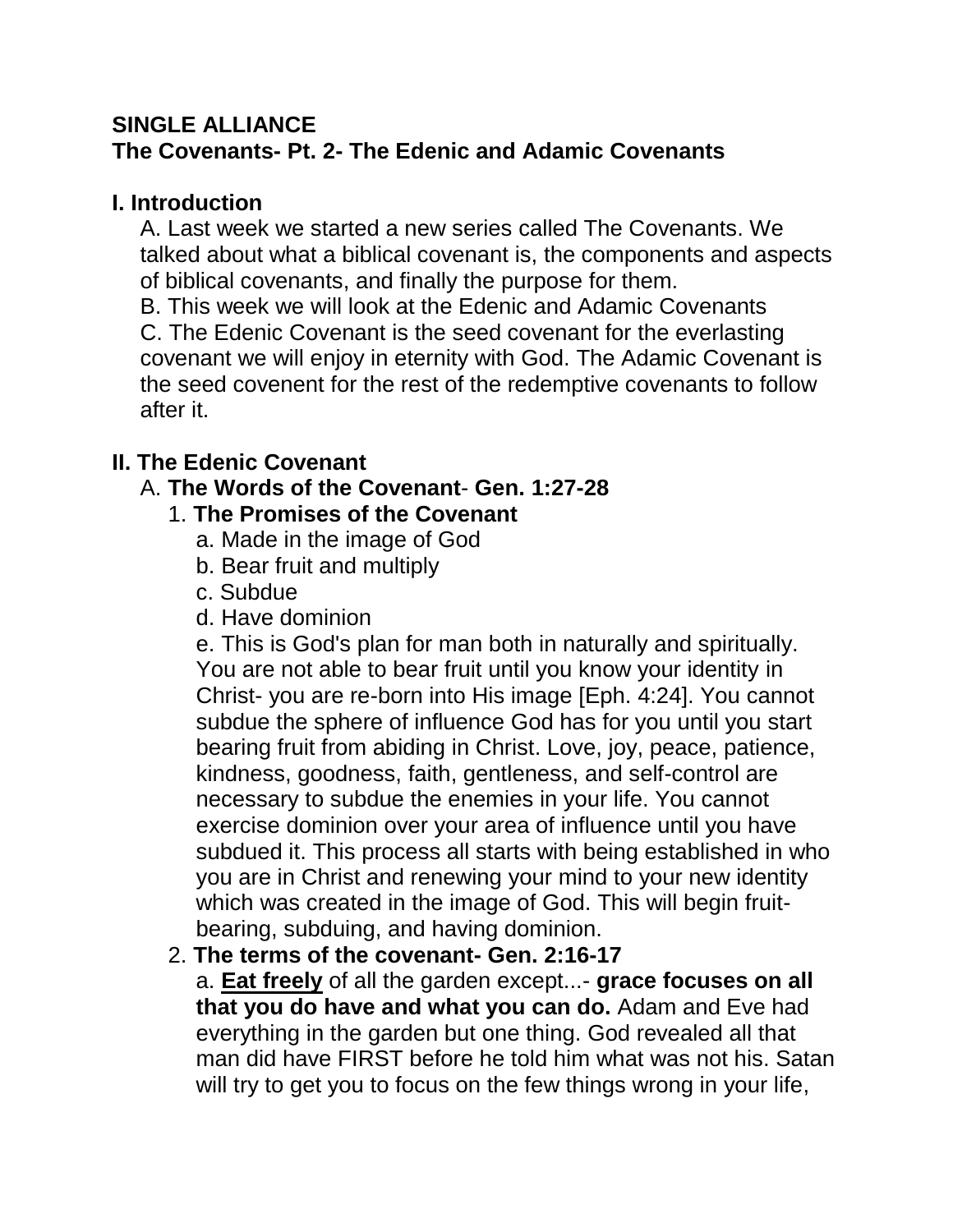our what you do not have, or should not have, and ignore all you do. Grace reveals all the richness of God that you can **freely partake** of through Christ. **Romans 8:32**

b. They were not allowed to eat of the Tree of the Knowledge of Good and Evil.

c. Adam in his unfallen state did not know right from wrong. He had to simply believe God's Word for everything. Adam in his unfallen state did not rest upon his own intellect to decide what to do. He asked God and believed Him.

d. We are to operate in this manner- We have been given the Word of God and the Spirit of God to gain God's perspective in making right decisions. We then believe God and act accordingly trusting in His grace and we find His blessings.

#### B. **The blood of the Covenant- Gen. 2:21**

1. Adam was put into a deep sleep and his side is opened up. Blood was shed for this operation. From his side a rib was taken and his bride was built. He gave her his spare rib. This typifies Christ dying [seen in the deep sleep], his side being pierced, and the blood flowing from his side that was shed for the creation and building of the church- the bride of Christ.

2. Adam did not help at all in this. It was all the work of God. This reveals God's plan of redemption is all His work and man is but to receive it by faith. Today we receive from God because of His finished work and not our works. Our part is the obedience of faith.

#### C. **The seal of the Covenant**

1. The Tree of Life- This represents Christ. When we got saved the received the Tree of Life! We now have eternal life. Many would like to return to the garden, but the garden is now inside of you! We now are to bear the fruit of righteousness from this tree inside of us.

#### **III. The Adamic Covenant**

#### A. **The promises of the Covenant**- **Gen. 3:15**

1. Seed of the woman- is the promise of Jesus born of a virgin. Only men have seed.

- 2. seed of the serpent- Anti-Christ- Jesus will defeat Anti-Christ
- 3. Jesus crushed Satan's head- authority at the cross
- 4. Jesus heal was bruised at the cross